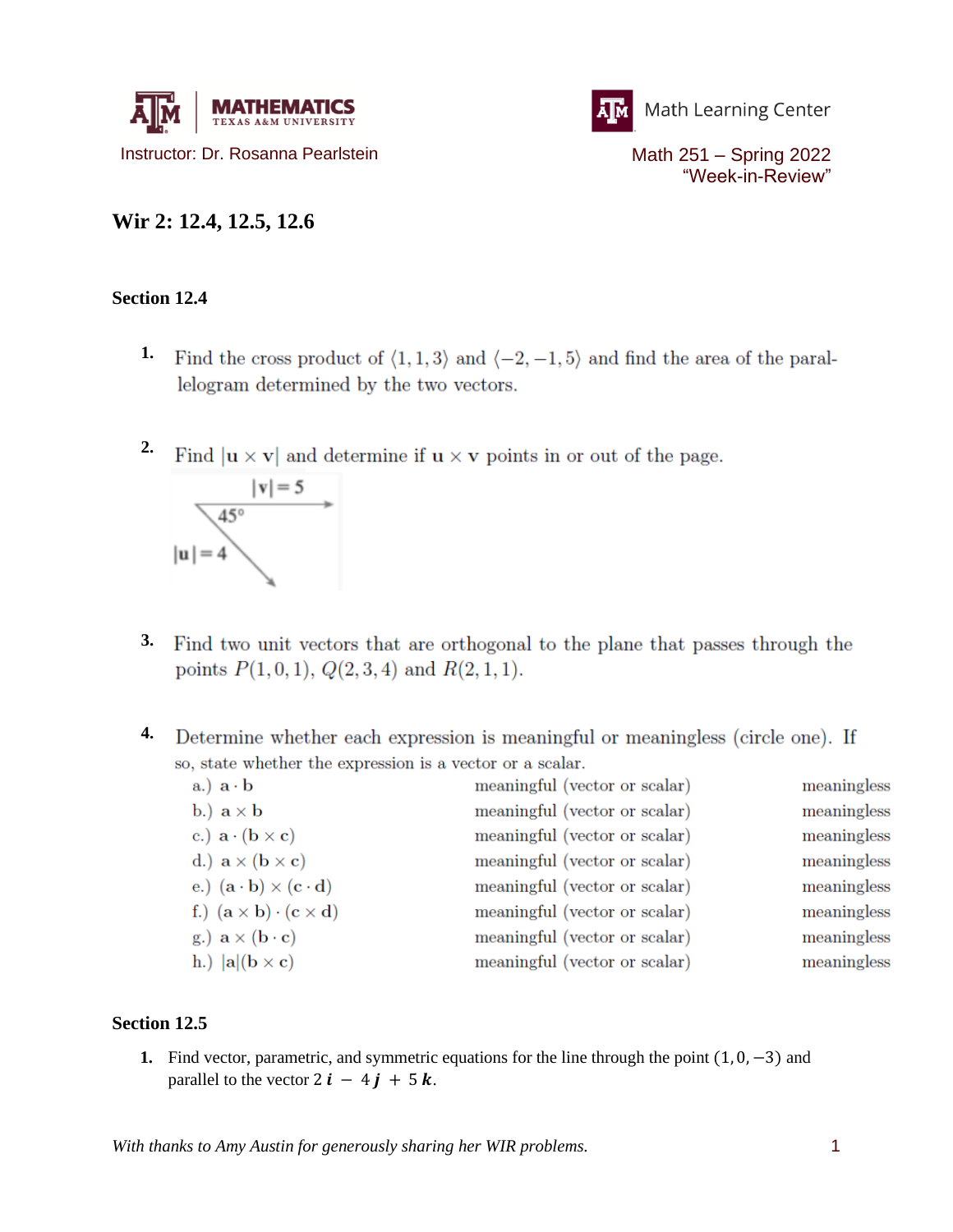



Instructor: Dr. Rosanna Pearlstein Math 251 – Spring 2022 "Week-in-Review"

- **2.** Find parametric and symmetric equations of the line through the points (1, 2, 0) and (-5, 4, 2).
- **3.** Find parametric and symmetric equations of the line passing through the point (-3, 5, 4) and parallel to the line  $x = 1 + 3t$ ,  $y = -1 - 2t$ ,  $z = 3 + t$ .
- **4.** Find an equation of the plane through the point  $(-4, 3, 1)$  that is perpendicular to the vector  $a = -4 i + 7 j - 2 k$ .
- **5.** Find an equation of the plane passing through the points  $(1, 2, -3)$ ,  $(2, 3, 1)$ , and  $(0, -2, -1)$ .
- **6.** Determine whether the planes  $3x + y 4z = 3$  and  $-9x 3y + 12z = 4$  are orthogonal, parallel, or neither. Find the angle of intersection and the set of parametric equations for the line of intersection of the planes.
- **7.** Determine whether the planes  $x 3y + 6z = 4$  and  $5x + y z = 4$  are orthogonal, parallel, or neither. Find the angle of intersection and the set of parametric equations for the line of intersection of the planes.
- **8.** Find the point where the line  $x = 1 + t$ ,  $y = 2t$ , and  $z = -3t$  intersects the plane with equation  $-4x + 2y - 4z = -2$ .
- **9.** Find the distance between point (1, 2, 3) and the plane with equation  $2x y + z = 4$ .